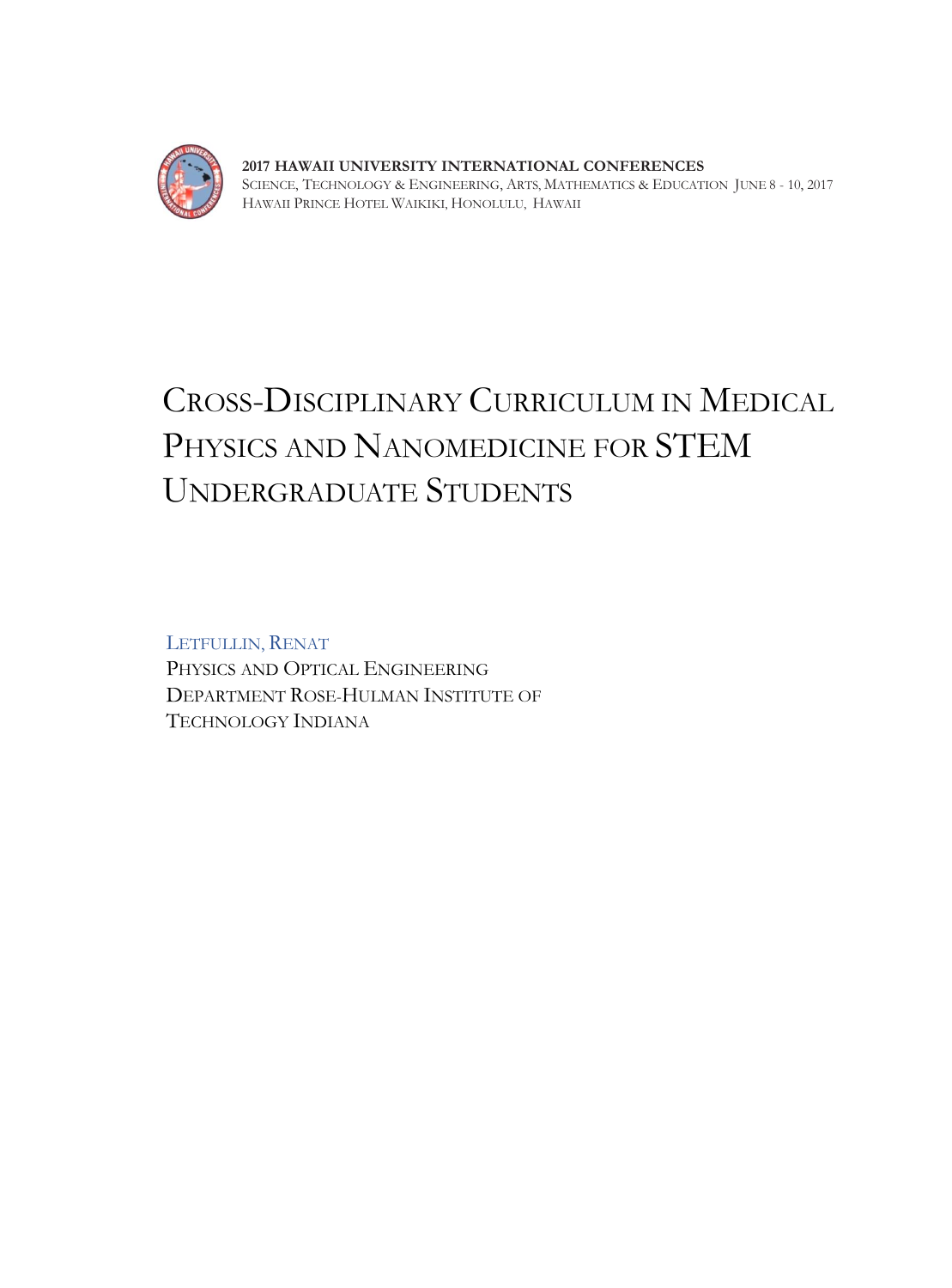Prof. Renat Letfullin Physics and Optical Engineering Department Rose-Hulman Institute of Technology Indiana

# **Cross-Disciplinary Curriculum in Medical Physics and Nanomedicine for STEM Undergraduate Students**

## **Synopsis**:

We propose to enrich STEM education of undergraduates by developing a highly innovative interdisciplinary program to train STEM students in a multidisciplinary environment of medical physics and nanomedicine; to teach the latest scientific breakthroughs in nanotechnology and build the bridge between nanoscience, medicine and treatment of disease.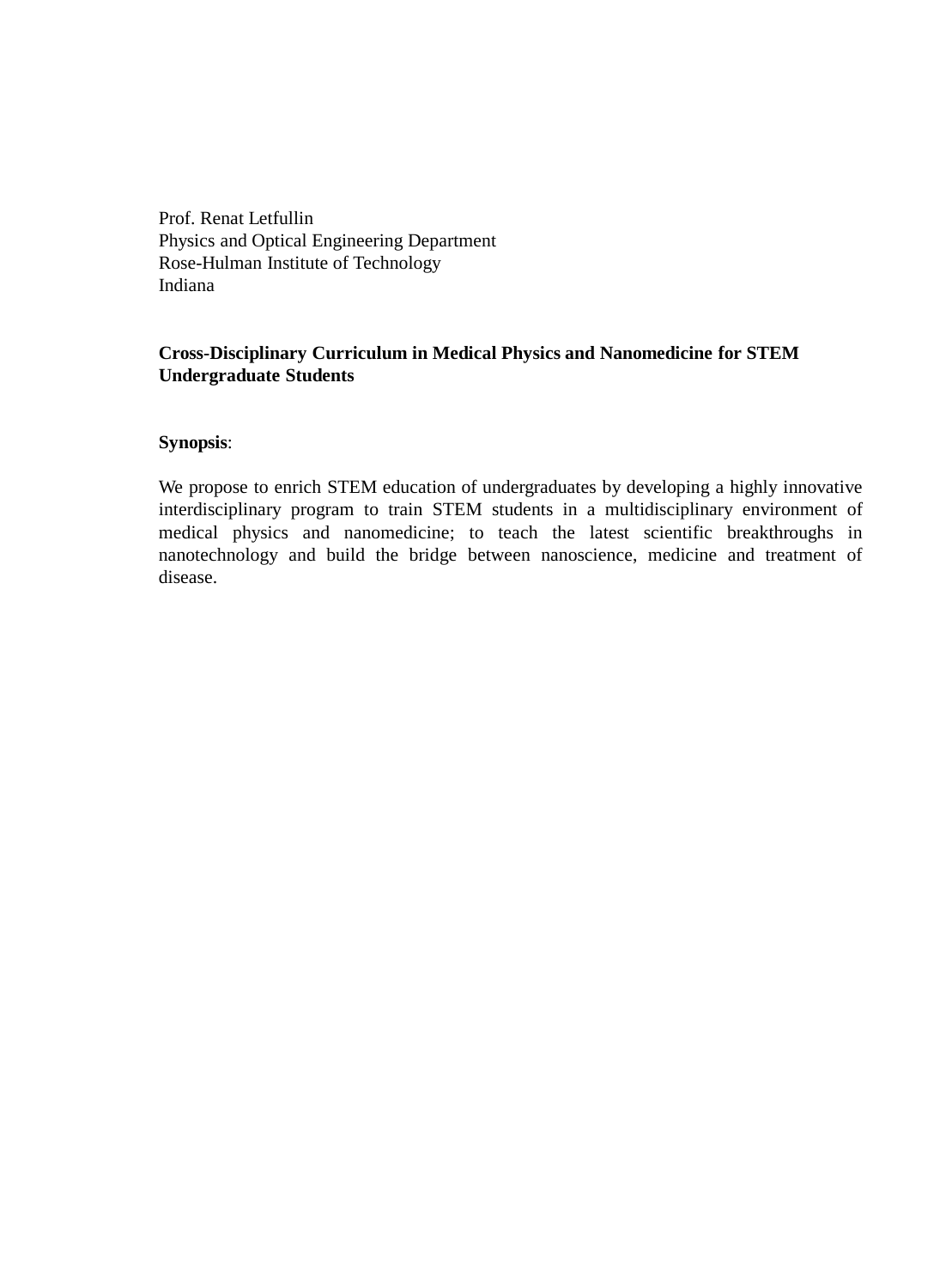#### **Cross-Disciplinary Curriculum in Medical Physics and Nanomedicine for STEM**

#### **Undergraduate Students**

#### **Renat Letfullin**

**<sup>1</sup>**Department of Physics and Optical Engineering, Rose-Hulman Institute of Technology 5500 Wabash Avenue, Terre Haute, IN 47803-3999, USA Phone: 1-812-877-8570; Fax: 1-812-877-8023

#### **Abstract**

With the rapid and constant evolution of science and technology in the  $21<sup>st</sup>$  Century, in particular in the areas of Medical Physics and Nanomedicine, we propose to develop an educational program for STEM students devoted solely to these disciplines. We propose to enrich STEM education of undergraduates by developing a highly innovative interdisciplinary program to train STEM students in a multidisciplinary environment of medical physics and nanomedicine; to teach the latest scientific breakthroughs in nanotechnology and build the bridge between nanoscience, medicine and treatment of disease. This innovative program will offer to undergraduate students both course work and intensive research experiences to better prepare them to lead the discovery of superior diagnostic techniques and treatment of disease.

## **Introduction**

Proposed program addresses **a challenge** of cross science training of STEM undergraduate students in health-related sciences such as medical physics and nanomedicine. A demand for medical physicists and nanomedicine experts exists in the country. To address this challenge in medical physics and nanomedicine education we propose to introduce the professions of medical physics and nanomedicine at the junior level of the Bachelors in Engineering and Science Programs.

**Program goals are:** (1) increase educational, research and training opportunities for undergraduate students at the crossroads of mathematics, physics, optics, biology and medicine; (2) provide more career choices and job opportunities for STEM students in interdisciplinary field of medical physics; (3) offer a research experience for STEM undergraduate students in multidisciplinary area of medical physics and nanomedicine.

**Career Opportunities**. Students graduating from this program will have the knowledge to be accepted into a graduate program in Medical Physics, Medical Biophysics, Health Physics, Radiation Dosimetry, Nanomedicine, Nuclear Medicine, Biophysics or Physics.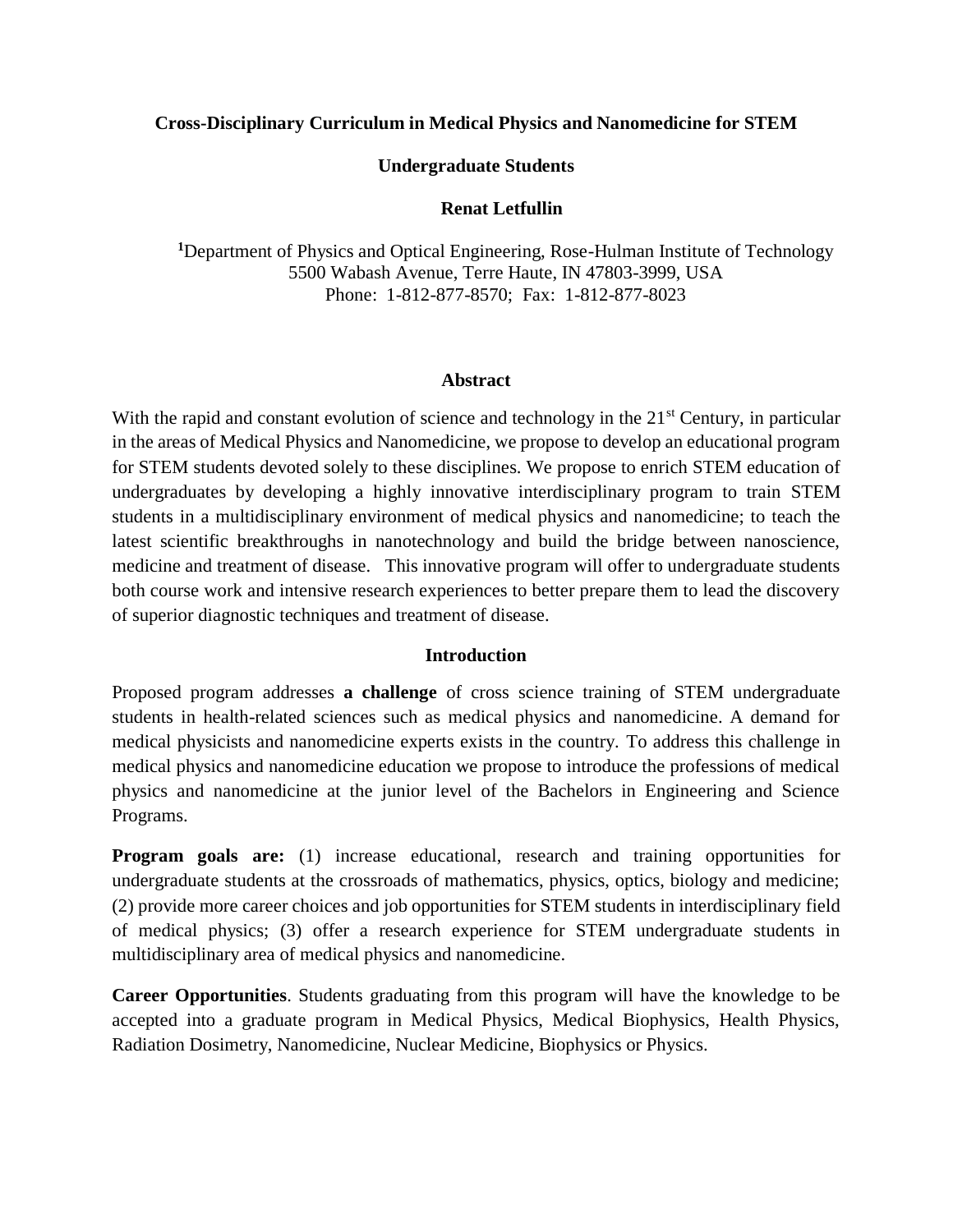**Key activities** will consist of developing new (1) curriculum, (2) lectures, (3) laboratory, (4) computer practicum, (5) video teaching materials, and (6) research in nanomedicine, which will offer students both coursework and intensive hands-on experiences.

## **Curriculum**

The medical physics and nanomedicine program at the undergraduate level can be created on the basis of the courses are already offered at the Institution. It can be developed first as a minor program and then it can be grown to the degree program. Below we are giving an example of the curriculum for the minor program in medical physics and nanomedicine, which will be offered at the Rose-Hulman Instituite of Technology for the undergraduate STEM students in Fall 2017. The proposed minor program consists of 20 credit hours of study including 12 credit hours of the required courses and 8 credit hours of elective courses.

# **Required Courses**

| <b>Courses</b> |                                | <b>Course Title</b>                                                     |                             | <b>Hours</b> |
|----------------|--------------------------------|-------------------------------------------------------------------------|-----------------------------|--------------|
|                | 1. PH 302<br>or $BE 201$       | <b>Biophysics</b><br><b>Biomedical Instrumentation and Measurements</b> | (proposal to offer in Fall) | 4            |
|                | 2. BE 435/OE 435<br>or ECE 584 | <b>Biomedical Optics</b><br><b>Medical Imaging Systems</b>              | (offered in Winter)         |              |
|                | 3. EP 450                      | Nanomedicine                                                            | (offered in Spring)         | 4            |

# **Plus 8 hours of elective courses:**

Proposed List of Courses (not limited and open for student's choice/suggestion of courses followed by program adviser's approval)

| <b>BE 201</b>         | <b>Biomedical Instrumentation and Measurements</b> | $\overline{4}$ |
|-----------------------|----------------------------------------------------|----------------|
| <b>BIO 230</b>        | Cell Biology                                       | $\overline{4}$ |
| <b>BIO 451</b>        | <b>Cancer Biology</b>                              | $\overline{2}$ |
| PH 265                | Fundamentals of Nuclear Physics and Radiation      | $\overline{4}$ |
| <b>EP 280</b>         | Introduction to Nano-engineering                   | $\overline{4}$ |
| PH 302                | <b>Biophysics</b>                                  | $\overline{4}$ |
| EP 380                | Nanotechnology, Entrepreneurship and Ethics        | $\overline{4}$ |
| PH 470                | Introduction to Physics of Medical Imaging         | $\overline{2}$ |
| BE 435/OE 435         | <b>Biomedical Optics</b>                           | $\overline{4}$ |
| MA 482                | <b>Bioengineering Statistics</b>                   | $\overline{4}$ |
| <b>ECE 584</b>        | <b>Medical Imaging Systems</b>                     | $\overline{4}$ |
| <b>ECE 480/OE 437</b> | Introduction to Image Processing                   | $\overline{4}$ |
| <b>CHEM 330</b>       | Biochemistry I                                     | $\overline{4}$ |
| <b>CHEM 331</b>       | Biochemistry II                                    | $\overline{4}$ |
| <b>CHEM 532</b>       | <b>Biochemical Pharmacology</b>                    | $\overline{4}$ |